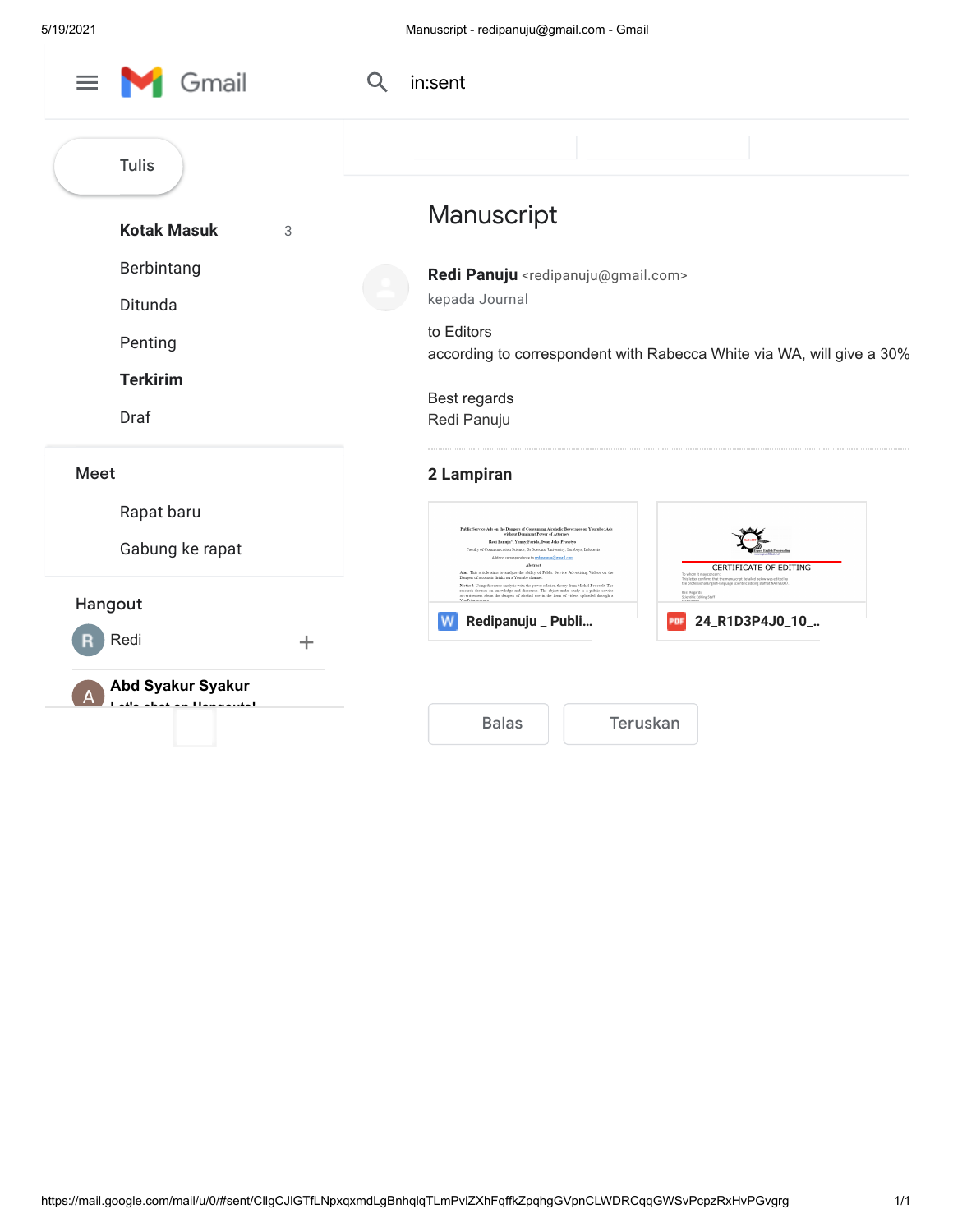| Gmail                                                | in:sent                                                                                                                                                            |
|------------------------------------------------------|--------------------------------------------------------------------------------------------------------------------------------------------------------------------|
| <b>Tulis</b>                                         |                                                                                                                                                                    |
| <b>Kotak Masuk</b><br>3<br>Berbintang                | Re: APJDAR-9-236088 Author Proof Invoi                                                                                                                             |
| Ditunda<br>Penting                                   | Redi Panuju <redipanuju@gmail.com><br/>kepada Journal</redipanuju@gmail.com>                                                                                       |
| <b>Terkirim</b><br>Draf                              | sorry Rebecca, today the Bank has been closed for overseas transfers.<br>Thank you<br><b>Best Regards</b><br>Redi Panuju                                           |
| <b>Meet</b>                                          |                                                                                                                                                                    |
| Rapat baru                                           |                                                                                                                                                                    |
| Gabung ke rapat                                      | Pada tanggal Sen, 27 Jan 2020 pukul 13.36 Journal of Drug and Alcoho<br><b>Manuscript Details:</b>                                                                 |
| Hangout<br>Redi<br>$\pm$                             | » Reference number: APJDAR-9-236088<br>» Journal Name: Journal of Drug and Alcohol Research<br>» Article Title: Public Service Advertisements On The Dangers Of Co |
| <b>Abd Syakur Syakur</b><br>l atla ahat an Hannoutal | » Corresponding Author: Dr. Redi Panuju<br>Dear Dr. Redi,                                                                                                          |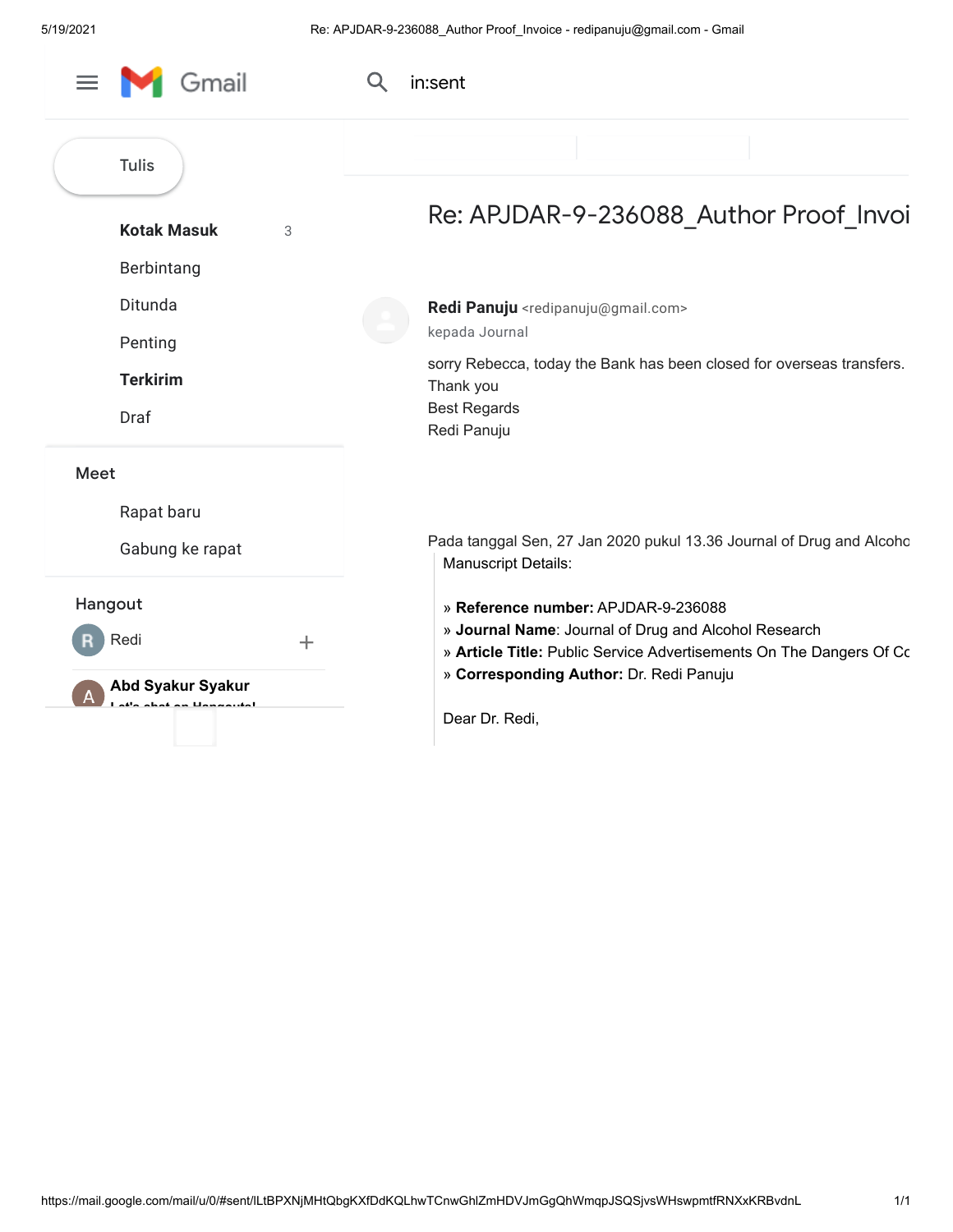| Gmail                                                           | Telusuri email                                                                                           |
|-----------------------------------------------------------------|----------------------------------------------------------------------------------------------------------|
| <b>Tulis</b>                                                    |                                                                                                          |
| <b>Kotak Masuk</b><br>3<br>Berbintang<br>Ditunda<br>Penting     | RE: APJDAR-9-236088_Author Proof_Invoi<br>Kotak Masuk x                                                  |
|                                                                 | Journal of Drug and Alcohol Research <jdar@ashdinjournals.com><br/>kepada saya</jdar@ashdinjournals.com> |
| <b>Terkirim</b>                                                 | Indonesia<br>Inggris<br>Terjemahkan pesan                                                                |
| Draf                                                            | Dear Panuju,                                                                                             |
| Meet                                                            | Thank you for the update, as soon as you make the payment tomorro                                        |
| Rapat baru                                                      | Send us the receipt of payment for our acknowledgement.                                                  |
| Gabung ke rapat<br>Hangout                                      | Regards,<br>Rebecca                                                                                      |
| Redi<br>$\pm$                                                   | From: Redi Panuju [mailto:redipanuju@gmail.com]<br>Sent: Monday, January 27, 2020 12:48 PM               |
| <b>Abd Syakur Syakur</b><br>i <sup>st</sup> e ehet en Henneutel | To: Journal of Drug and Alcohol Research<br>Subject: Re: APJDAR-9-236088_Author Proof_Invoice            |
|                                                                 | entry Rahacca today the Rank has hean closed for overseas transfers                                      |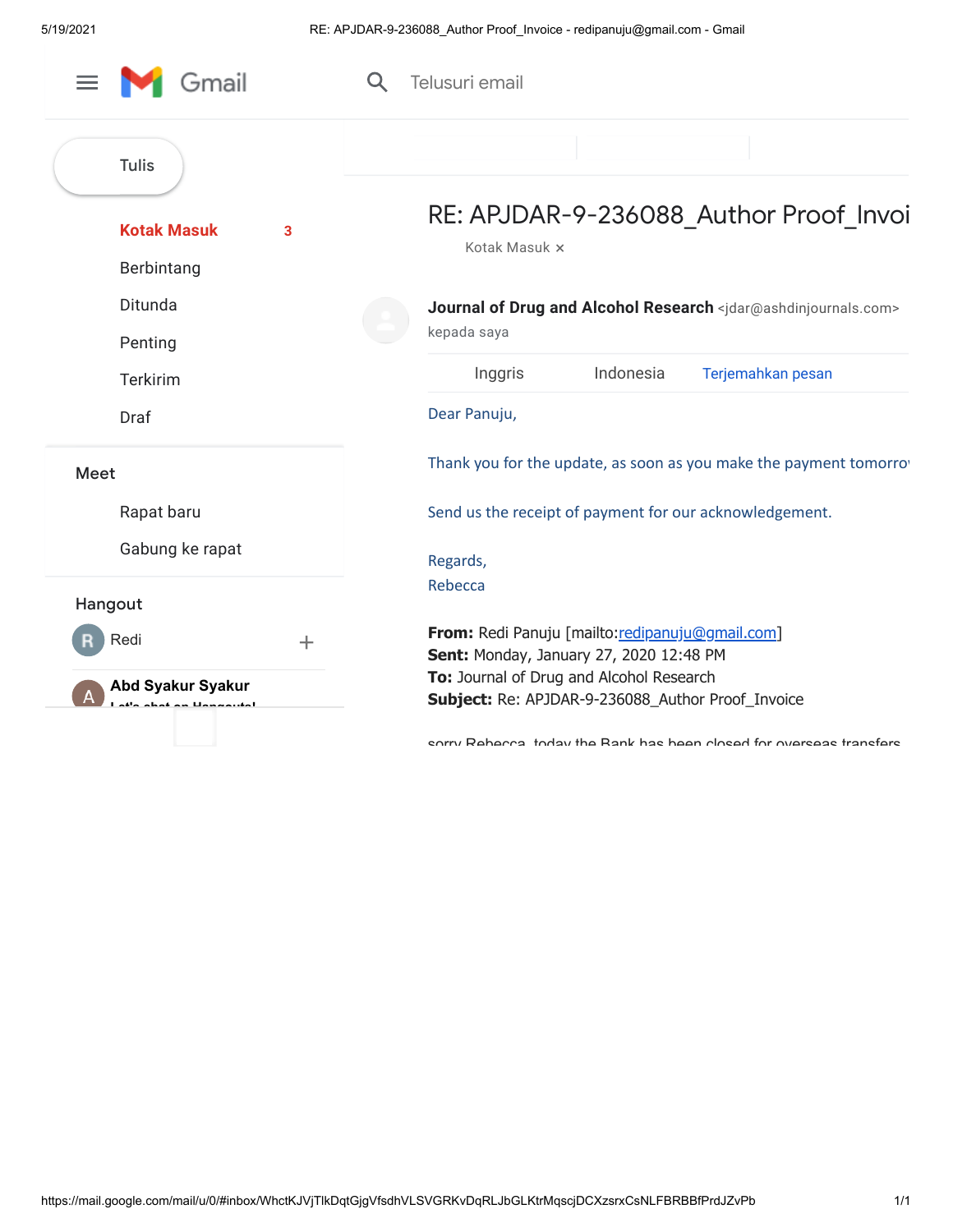| Gmail                                                                           | Telusuri email                                                                                                                                                                                                                       |
|---------------------------------------------------------------------------------|--------------------------------------------------------------------------------------------------------------------------------------------------------------------------------------------------------------------------------------|
| <b>Tulis</b><br><b>Kotak Masuk</b><br>3<br>Berbintang                           | ANIIANDIA LIII UITIONI ANIIA<br>Dear Dr. Redi,                                                                                                                                                                                       |
| Ditunda<br>Penting<br><b>Terkirim</b><br>Draf                                   | This is to notify you that your submitted paper has been accepted and<br>details and send us the receipt (proof) of payment as soon as make tl<br>Note: After the fee is 719 EUROS (Additional 20 EURO's were charg<br>Thanking you, |
| Meet<br>Rapat baru<br>Gabung ke rapat                                           | Best Regards,<br>Peddinti S<br><b>Editorial Coordinator</b><br>Journal of Drug and Alcohol Research                                                                                                                                  |
| Hangout<br>Redi<br>$\pm$<br><b>Abd Syakur Syakur</b><br>atla ahat an Llannautal | Disclaimer: This is not a spam message, and has been sent to yc<br>future, please reply with subject as unsubscribe or remove. We o                                                                                                  |